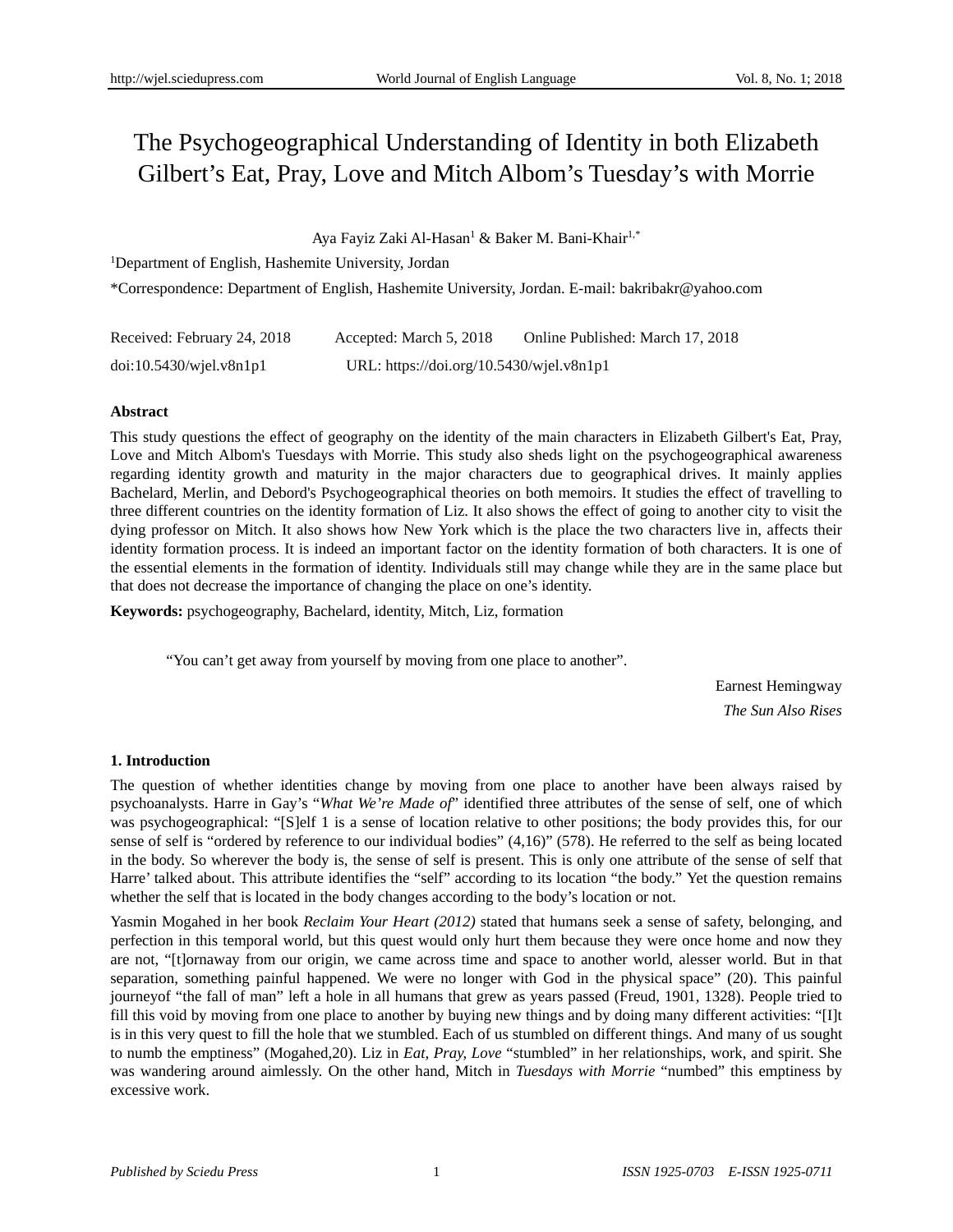### **2. Psychogegraphical Experience: Analysis and Discussion**

Studying the impact of movement on characters in literary texts is relatively new. Guy Debord introduced the term "psychogeography" into literary analysis in the fifties. It "became a tool in an attempt to transform urban life, first for aesthetic purposes but later for increasingly political ends" (Coverley, 10). Other critics developed upon the works of Debord. To name a few, Gaston Bachelard's *The Poetics of Space*(1994), Marlin Coverly's *The Art of Wondering*(2012) and *Psychogeography*(2010)and Ewen Chardronnet's *The History of Unitary Urbanism and Psychogeography at the Turn of the Sixties*(2003).Debord defined psychogeography as "The study of the specific effects of the geographical environment (whether consciously organized or not) on the emotions and behavior of individuals" (qtd. in Chardronnet,4, Merlyn,10).

Many terms need to be explained before studying psychogeography. Guy Debord in his *Internationale Situationniste*  (1958) introduced the concept of the "*derive."* He claims that his concept is different from the notions of the "journey" or "Stroll" (Debord, 62). Debord stated thatthederives "involve playful constructive behavior and awareness of psychogeographical effects" (ibid). Debord stated that in the derive people "drop their relations, their work, and leisure activities" in the purpose of "movement and action" (ibid). People "let themselves be drawn by the attractions of the terrain and the encounters they find there" (ibid). When people move, they become freer to do the things they wanted. They are no longer attached to a job, relation, or a material thing. They are free in their quest of self-discovery if there was one.

 Liz in *Eat, Pray, Love* did the same. She canceled her relationship with her husband (got divorce), she left work (temporary), and she stopped her social activities. She allowed herself to accept the change that might result from this movement. She was also aware that there was a chance of nothing changing at all. She took the risk anyway. She did not only move away from her comfort zone, which is New York, but she also moved to three different countries, Italy, India, and finally Indonesia. The case of Mitch in *Tuesdays with Morrie* is different. He dropped his job in the sports magazine. Then, he left his city, New York, and moved to his professor's home in Massachusetts but only when he got engaged in the meetings with Morrie. His first visit was to see his professor. He was not aware of the outcomes of this visit. It was just paying a duty and nothing more.

Another theorist who defined the derive is Merlin Coverley. In a chapter entitled *"Experimental Walking"* Coverley quoted from Andy Merrifield the meaning of *derive*: "Derive was a continuous flow in which protagonists embarked upon a surrealist trip, a dreamy trek through varied Parisian passageways, forever on foot, wondering for hours" (183). The walking was aimless, just like Mitch's journey. He was not intending to change who he was or even to discover what he wants to do for the rest of his life. All he wanted was to pay his old professor a visit, a visit he promised sixteen years ago. It can be detected also in Liz's wandering in Italy without a guide. She did not plan where she wants to stay or what she wanted to do. She knew she was in need for a breakout of her zone. Even in India when she went to see Ketut without taking an appointment, she thought that he would be waiting for her, according to his prophecy. Liz and Mitch had their "purposeless drift through the city" (Moran, 183).

Another theorist who studied the effect of places on the identity of individuals in Gaston Bachelard. Bachelardanalyzed the way individual's experience and memories are attached to certain places. He claims that our houses are our first space where we had our daydreams and memories. Therefore, "our house is our corner of the world" (4). Housesare from where we carry the values to the outer world. The house here does not necessarily entail were we live but also "all really inhabited space bears the essence of the notion of the home" (5). Home for Gilbert was her workplace at first, then she found it in Ketut's house. Mitch's home was his professor's sociology classes, then his work for a little while, and last in his Jenin's heart. The change in the place of the house is due to change in the experiences the protagonists go through. This means that Gilbert found comfort, security, and happiness in her work at the beginning, but she could no longer sense that so she moved to another house. Mitch was happy in his sociology classes with his professor Morrie. Morrie's classes nurtured Mitch's "daydreams". When Mitch graduated and was "cast into the world", he searched for an alternative "cradle" (Bachelard, 7). He found it in his job at first. After going back to his professor's house, he settled in Jenin's heart.

Bachelard (1994) made an important statement: "An entire past comes to dwell in a new house" (5). This idea refutes the claim that says a person changes by movement; since they carry their past with them and dwell in the present. There would be no chance for change unless they dropped their past and lived their present. This is seen in Richard's advice to Liz in the Ashram. He told her to forgive herself for the mistakes of the past and move on. This advice is also common when trying to change something; move on or move forward. It conveys the act of geographical and psychological movement. Morrie taught Mitch how to move on emotionally, psychologically, and geographically. He taught him how to accept and say "good bye" to all the unpleasant feelings he once had, to all the experiences at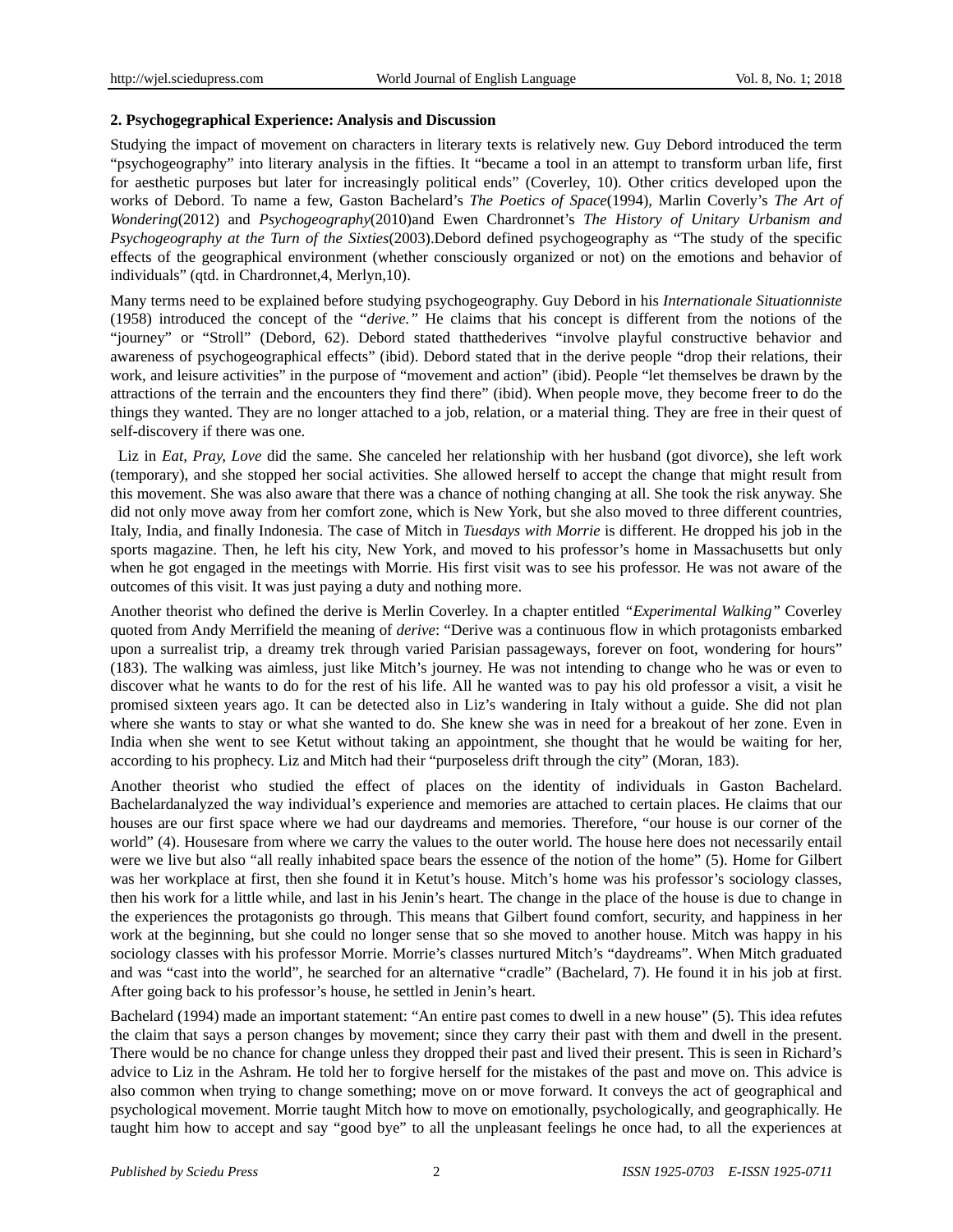work, love, and life. Letting go is an important practice in the process of movement. Bachelard (1994) claims that "[t]he old Saying 'We bring our lares with us' has many variations" (5). First, the lares are Gods in the ancient Rome. These Gods are worshiped every day at home. They are in a sense adding a spirit to the house. They are put in a corner or shelter and kept sacred. The same are the memories a person keeps. These memories that areformulated in any place are "housed" (10), and a good psychoanalyst in Bachelard's eyes is the one who may "turn his attention to this simple localization of memories" (8). It also goes with Freud's "the psychology of the unconscious"; meaning that the behavior is resulted from inherited experience that registered its emotional impact in the unconscious (1901, 1280). So the memory of the place is "not received in the same way every day. Psychically speaking, it is never objective" (Bachelard, 227).

Liz and Mitch make a good example. Liz grew up in rural Connecticut, a place with huge space that could have either allowed her to widen her horizons and think freely or made her short sighted. She was the younger child. She had only one sister: "That's my sister's name-Catherine. She is my one and only sibling... it was just the two of us, living in a farmhouse with our parents. No other kids nearby" (Gilbert, 88). This is why she had much freedom to do whatever she wanted away from the influence of the society. Living in rural Connecticut gave Liz a sense of security and stability. Bachelard (1994) claims that "[a] house constitutes a body of images that give mankind proofs or illusions of stability. We are constantly re-imagining its reality: to distinguish all these images would be to describe the soul of the house; it would mean developing a veritable psychology of the house" (17).

Thisalso meant more control from Liz's family side. She talked about how her sister controlled her. She was "mighty and domineering" (Gilbert, 88). While her parents gave her the freedom of choice, she was always controlled by her sister's power: "I lived in awe and fear of her; nobody else's opinion mattered but hers" (Gilbert, 88). Liz was giving her all for her sister so "she would not get mad" (Gilbert, 88). But this relationship affected Liz's identity later. Liz was always scared in relationships, and she was always giving her all to her beloved ones. She would give them her all. Like in her relationship with her husband, then her relationship with David. She was even scared to commit to Filipe after her world trip in search for balance.

Liz grew older and got married. She went to New York, with her husband. In New York she was still emotionally dependent on others. She was affected hugely by her relationship with her sister. They were contradictory. Liz was never prepared but did things and expected others to take the blame or correct what went wrong. Her sister Catherine was her opposite, she already preplans everything. Even though Liz got divorced, Catherine was there for her even when they were in different cities. Liz did not plan for her trips of self-discovery. This idea just came up in her mind one day, and she decides to leave everything behind and go. This is a careless act indeed for anyone who views Liz's story from outside. But inside, she was aware of the struggle between satisfying others on the expense of her own happiness. She even explains the coincidence that brought her into discovering herself, "I wanted to explore the art of pleasure in Italy, the art of devotion in India and, in Indonesia, the art of balancing the two. It was only latter, after admitting this dream that I noticed the happy coincidence that all these countries begin with the letter *I*" (Gilbert, 30). She considered this to be a sign of the need to discover herself, and her *I*.

Jean Hyppolite talked about "a first myth of outside and inside" (qtd in Bachelard, 212). He argued that "you feel the full significance of this myth of outside and inside in alienation, which is founded on these two terms" (qtd in Bachelard, 212). Liz's independence and detachment from the outside world helped in shaping her "interior shift[s]" (Gilbert, 23). She was making small steps in the direction of getting rid of everything that was holding her back so she could be freed from the inside. She was trying to assert her individuality as did Mitch. She used to justify every move she takes in to the outside world, so her interests and crushes had to have an explanation. She loved Italian because she found Italian "more beautiful than roses" but she "could never make the practical justification for studying it" (Gilbert, 23). She felt as if her thinking of Italian was irrational, as if she thought what others would think of her when she tries learning Italian. So she went to Italy where everyone speaks Italian, and there would be no external judgments on her learning the language and indulging in Italian food. Liz was eager to try new things and explore the unexplored. She had always wished to do crazy things outside her comfort zone but never did because of external constraints. In her divorce process, she fell in love with David. They "hiked to the top of things, swam to the bottom of other things, planned the journeys across the world …" (Gilbert, 19).

The "spatial distinction between an inside and outside" have been argued by metaphysics (Rivkin and Rayan, 260). Bachelard (1994) claims that "everything takes form, even infinity" and in so being, individuals "transcend all situations, to give a situation of all situations" (212). He argues how the man is "here" and others are "there" in the world. But in this regard he is asserting the metaphysics in that [man] is in need to "mapping" his place in the world (Bachelard, 212). This takes us back to the existential and essential argument whether "existence precedes essence"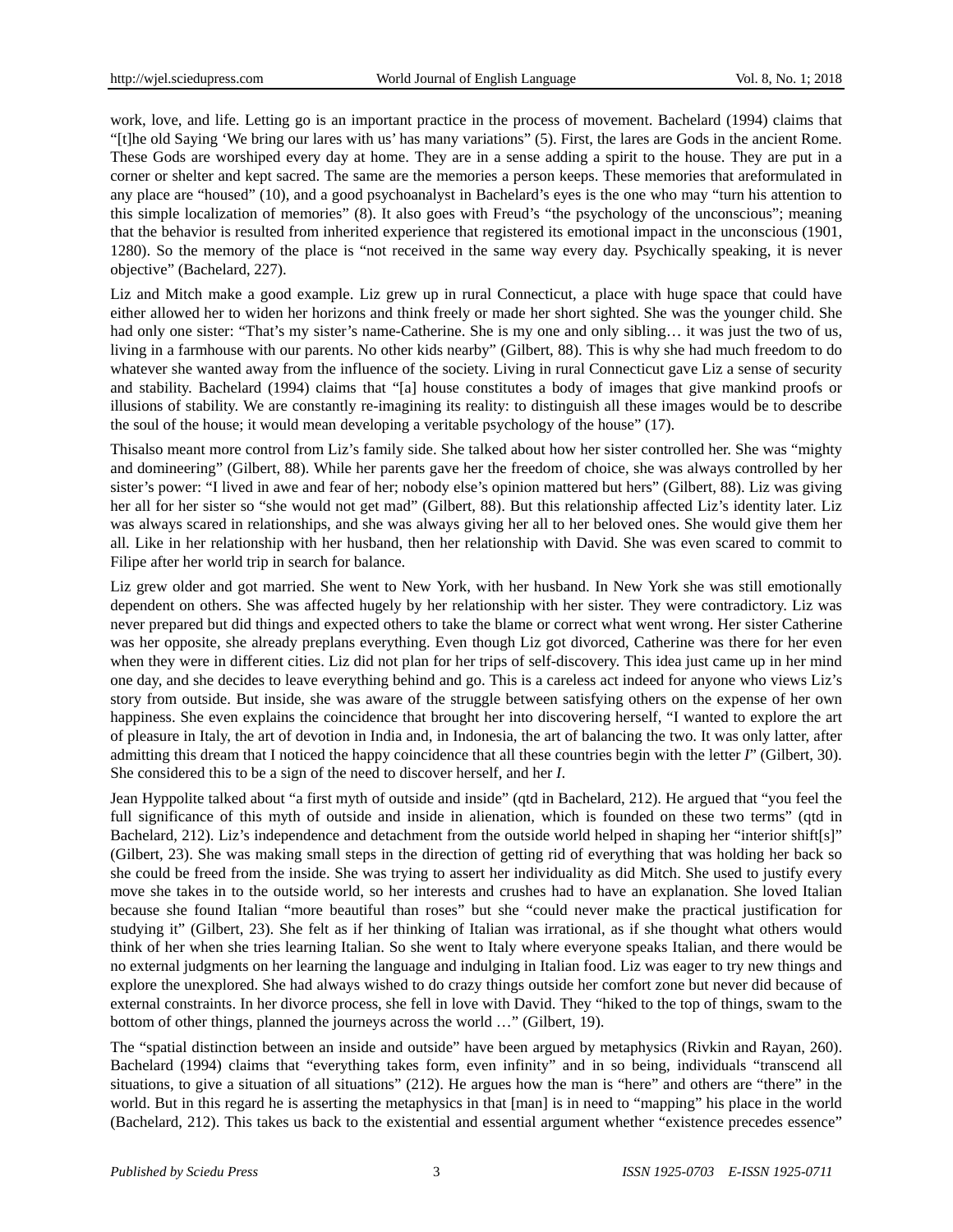or the other way around (Sartre, 1945, 3). Liz was trying to find her special place in the world. She went to Bali the first time because of work assignment. There she met Ketut who became her mentor. Ketut summarized to Liz what is going to happen for her in the next six to ten months. She accepted it as someone who might be right and might get it wrong.

During her second trip to Bali, she met Ketut again and stayed in his home. He offered her to be his secretary, and he will teach her everything about "Balinese meditation" (Gilbert, 224). He thought that "three months enough time to teach [her] Balinese meditation, find God for [her] this way," he says. "Maybe four months" (Gilbert, 224). The contradiction here is that she had spent more than ten years feeling out of place, and he expects her to meditate and find God within a short period of time in Bali. Liz was uncertain of who she is, or what she was going to do. She was out of place and did not know where she belonged. Liz portrayed the total opposite of what she noticed in Bali: "The whole idea of Bali is a matrix, a massive and invisible grid of spirits, guides, paths and customs. Every Balinese knows exactly where he or she belongs, oriented within this great, intangible map" (Gilbert, 227).

Liz's new friend in Bali, Mario, told her that the only way to be happy and find balance is by maintaining "himself –mentally and spiritually- at the intersection between a vertical line and horizontal one, in a state of perfect balance" (Gilbert, 227). In order for him to do this, he must "know exactly where he is located at every moment, both in his relationship to the divine and to his family here on earth. If he loses that balance, he loses his power" (Gilbert, 227). Liz was Living and doing exactly the opposite of Balinese visions of balance. She left her family for her search of identity. She neglected one essential element in finding balance. She realized "how far off the grid of balance [she had] fallen" (Gilbert, 227).

According to Derrida, it is not as easy as the metaphysics puts it to differentiate between what is inside and what is outside, yet it can be accomplished. Derrida noted that "it is the act of spatial differentiation that allows one to think of inside and outside… in the first place" (Rivkin and Rayan, 260). Liz spent the next months of her last trip to Indonesia living Ketut's prophecy. Ketut's instructions were external forces since they came from the outer space of Liz's self. Liz did not perceive this external guidance correctly. She was in loss until an inner power lifted her up and she made her mind to go in a journey of self-discovery. Ketut offered to teach Liz everything he knew, and which Liz might be interested in. Ketut was a positive force that somehow helped Liz choose Indonesia over other countries in her journey of self-discovery. The intrinsic forces were Liz's intuition and desire to believe a ninth generation medicine man "Ketut Liyer" (Gilbert, 26). Mitch, on the other hand, did not think of changing until an external power pushed him. He never thought of changing his identity until he went to see his professor in another city. But one wonders whether it was Ketut or Liz who initiated the self-discovery journey, or it was Morrie or Mitch who caused this identity formation process. It is also a question whether the external forces or the internal ones were the spark of the identity formation process.

Liz mentions the situations which are the same from outside, but from inside they are different. When she went back from her tours with Giovanni, she sits on her knees and prays. She gave the universe thanks for the miracle it gave her, the miracle of a new beginning, a second chance in life. At that time, she was alone in her rented room in Italy. Three years earlier, she found herself in "this exact same posture: on [her] knees, on a floor, praying" (Gilbert, 9). She was sobbing on her bathroom floor in her newly purchased apartment in the suburbs of New York. She was very desperate and feeling very lonely although she was married and her husband is in their bedroom. She was praying for her sense of being lost to end. She was praying for a miracle: "Everything else about the three years ago scene was different, though" (Gilbert, 9).

This change of inside and outside have also affected urban cities. Chardronnet (2003) Claims that "cities were losing their human dimensions" (3). The modernization of urban cities affected not only the places but also the psychology of its inhabitants. Mitch lived in New York and worked with movie stars and athletes that he did not care about and neither did they. Morrie on the opposite scene was "squeezing out every moment with his loved ones" while Mitch "spent many hours on things that meant absolutely nothing to me personally" (Albom, 42). Mitch was losing his "human dimension" (Chardronnet, 3). Since Morrie was suffering, he felt closer to people who suffer, he even shed tears in sympathy for them. But Mitch never cried for others. He "covered stories where people died" (Albom, 51). He "interviewed grieving family members". He "even attended the funerals" (Albom, 51). Mitch asked himself whether death was "the great equalizer, the one big thing that can finally make strangers shed a tear for one another" (Albom, 51). But he never actually changed even when he moved from one place to another. Liz was in New York not having an appetite for life. She was living like a robot doing the same things every day, not feeling anything. And other times she "wonder what I'm doing here, I admit it" (Gilbert, 60). Liz and Mitch travelled for personal reasons. They were driven by their strong emotions and needs. Psychogeography is "an individual process of drifting to know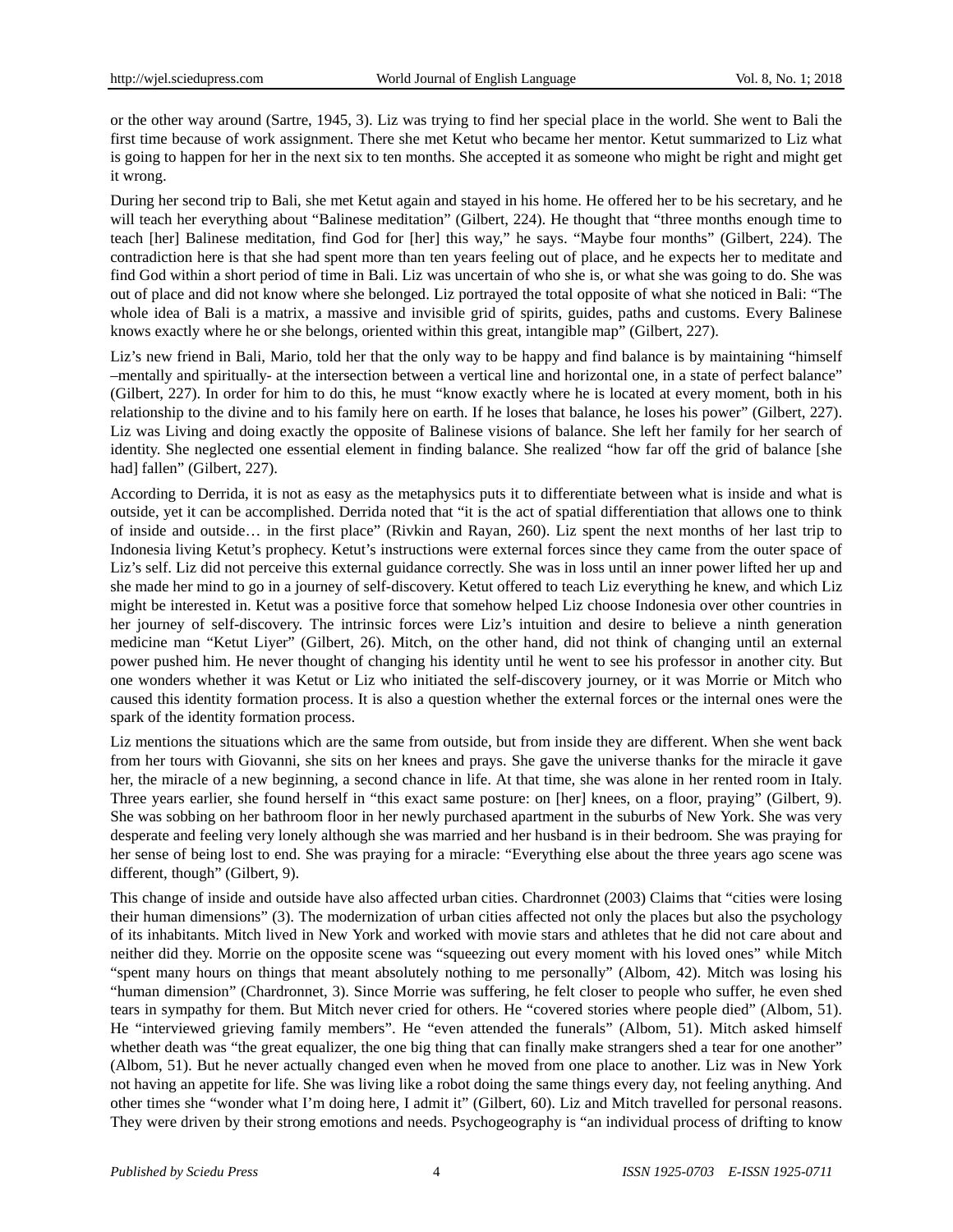about your personal relation to the city or history" (Chardronnet, 11). Liz claims that she went to Italy to "experience pleasure" although "pure pleasure is not my cultural paradigm" (Gilbert, 60).

Psychogeography is not only limited to movements from one country or city to another. Psychogeography is also interested in the psychological impacts on individuals resulted from movements from one place in the house to another. Bachelard claims in "House and Universe" that houses and rooms in specific carry intimate relations to its reference. "[It] was reasonable to say we "read a house", or "read a room", since both room and house are psychological diagrams that guide writers and poets in their analysis of intimacy" (39). Morrie felt the most intimate inside his home and especially in his room. He loved every detail of his home. Every corner meant something to Morrie. Each place in Morrie's home has a memory connected to it. He wanted to die peacefully in his home. Mitch claimed that Morrie, while in coma, knew he was at home, "that his books and his notes and his small hibiscus plant were nearby". That is why Morrie surrendered and his soul moved "serenely" (Albom,188). Because Morrie knew he was in his house, his safe place, he died with peace. His house carried "all positive values of protection" (Bachelard, 17).

Morrie's home was an "artificial paradise" for him (Bachelard, 38). Bachelard referred to this paradise in Baudelaire *Les paradisartificiels*, a French poem that talks about a prisoner of winter who read books inside his house while winter was outside. This man felt the most comfortable and safe inside and winter's coldness and roughness stayed outside. Bachelard claims that if we carefully read the simple words of this French poem, "it soon brings tranquility of body and soul. We feel that we are living in the protective center of the house in the valley" (39). So places, especially homes and rooms, carry in them intimate feelings of safety.

The same place at different times may encompass different feelings and emotions. Bachelard explained the intimacy of house in the French poem in winter. The same house may encompass different emotions at a different time. Morrie loved his home but loved it even more when he became ill. Mitch did not notice the little details of Morrie's house until Morrie's time had come to an end: "I took in little details, things I hadn't noticed for all the times I had visited" (Albom, 181). Mitch continues describing how Morrie's house gave him feelings as if he was experiencing, it for the first time. It was the "newness of the image" that affected Mitch (Bachelard, xv). "The porch steps. The glass in the front door. I observed these things in a slow, observant manner, as seeing them for the first time" (Albom, 181). Since Morrie was getting weaker by time, Mitch was paying more attention to the place that might remind him of Morrie: "I walked slowly, taking my time, stepping on dead wet leaves that flattened beneath my feet" (Albom, 181). Mitch's comments on the plant that was beneath his foot in Morrie's home reflected the coming death of his professor.

The fourteenth Tuesday when it was time to "Say Good-bye", Mitch tried to "hang on to whatever tradition" relating him with Morrie (Albom, 182). Hebrought food that Morrie was not able to chew any more. He put it in the kitchen where he saw "bottles of pills, lined up on the table, a small army of brown plastic soldiers with white caps" (Albom, 182). He went to the living room, the place "where Morrie and Ted Koppel had done their first interview" (Albom, 182). This brought Mitch back in time when he first saw his professor on T.V. It was the first time in sixteen years. He was anticipating the visit to his old professor as he was waiting to enter his room at the moment. Now he looked to see their "familiar spot" but an unfamiliar woman was standing next to Morrie, the thing that brought confusing feelings (Albom, 183). "Then I turned back hesitantly to the bedroom, and there he was, lying in bed, under the sheet" (Albom, 183). This scene brought back Morrie's words to Mitch's mind: "When you are in bed, you're dead" (Albom, 131). Mitch was attached psychologically to Morrie's house. He transposed "positive values" upon it (Bachelard, 17). He had an image of the "alive in his own head" (Bachelard, 225). This dream or image of the house "does not transpose a reality. It would be ridiculous, in fact, to ask the dreamer of its dimensions" (Bachelard, 228).

Hence, places are meaningless, and only people assign meaning to them. They refer to certain places with names that convey the meaning they have assigned to them, "[w]e create words to define our experiences and those words attendant emotions that jerk us around like dogs on a leash" (Gilbert, 325). For example, the house is only a building, but the house for the "prisoner ofwinter" is their "own nests" and "their beloved", while at other times they may be of different nature (Bachelard, 39). Bachelard claims that "everything comes alive when contradictions accumulate" (ibid). He explained this by giving the dark curtain as an example. It hangs from the sealing and being so dark it shows the whiteness of winter. Another example would be the museum, which is an old building that reflects a culture. But the museum for Liz in Italy meant the reconstruction of her identity after being torn. Liz had assigned this meaning to the place. She communicated with what happened inside this museum and related it to her identity development. Moreover, Morrie felt his room was his "own nest" (Bachelard, 39). He met Mitch each Tuesday and would sit in the same place which Mitch named "familiar spot" (Albom, 183). So overall, the place is neutral, it does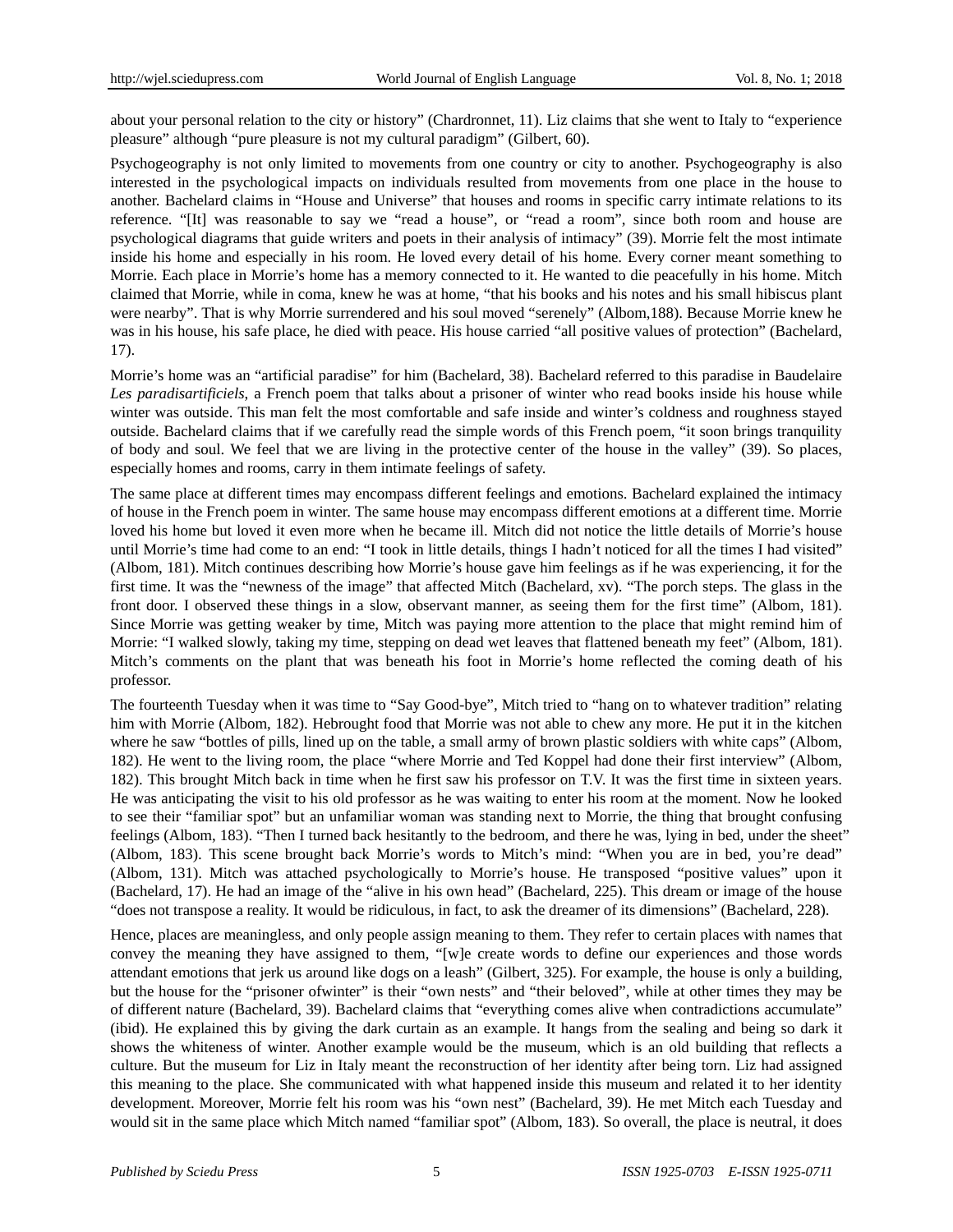not entail or affect, and it is an inner change that occurs when moving to new places. It is the act of assigning meaning to a place.

Moving from one place to another may be a discovery of oneself or an escape. It is debatable. Liz's journey to three countries may be seen as an escape from her bad divorce, her routine life, and her circle of friends and family, but others may argue it was a journey of self-discovery. Her movement to three different countries helped her in shaping and constructing her new identity. Without this act of movement, she would not have constructed her desired identity. Ruth William claims that "many women are choosing to travel as a way of tapping into the spiritual growth Gilbert experiences during her own travels" (616). Regardless of the purpose of her travel, she ended up achieving what she needed.

In Italy, she found beauty and nurtured her body, something she was not able to do in New York. In India she could gain her soul back by devoting herself to a higher power. She got to know "Him" in New York but she felt in need for a closer communication (Gilbert, 15). Yet I have to say that others may be able to stay in the same country and nurture their bodies and souls. So it depends on the individual to decide how much it is important to take the risk and travel. Gilbert herself said in Oprah show that "you don't need to go and do exactly the things that I did… the only thing you need to do is ask yourself the questions I was asking myself" (Oprah.com, 2006). This is telling that the change happens psychologically rather than geographically. If people change their place and keep their mind shut, their trip would have been for nothing.

Moreover, psychogeography may be metaphorically applicable to movements from the mind to heart and vice versa. It may also apply to movements from heart to heart and mind to another mind. This can be seen in one of the most famous tales by Edgar Allan Poe *The Cask of Amontillado (1846)* (Habib, 463). This movement from heart to mind and vice versa is called the "Journey Motif." He related his Friend's old memory, which "has been preserved in his mind" with the depth of their relationship (Bachelard, 225). Montresor said: "My heart grew sick… for half a century now no human hand has touched them. May he rest in peace" (Poe, 72). No one was able to detect the journey until he confessed. This journey affected Montresor psychologically forever. It is a "psychological elasticity of an image that moves us at an unimaginable depths" (Bachelard, 6). When connecting these spatial elements to the events of the literary text, the significance of the motifs appear.

The motives of the journey may differ from its beginning to end. In Chaucer's *The Canterbury Tales,* the journey motif of the knights and pilgrims lead them into hard trials where they proved themselves heroes. These journeys did not have an end since "*The Canterbury Tales* is incomplete" (Grace, 17). This also applies to Liz when she was moving from one heart to another seeking at first fulfillment of her psychological needs like love and ending with a quest of self-realization. Changing her place in her beloved hearts indicates constant psychological motion. Mitch stayed in the same place and did not take the risk of movement, which may have contributed in his dependence on his professor in his identity formation process.

#### **3. Conclusion**

Places reflect the inner world of an individual. If the person is happy, the place will look much prettier. If the person is sad, the place would look gloomy. What the place reflects is not really what it is, it is only a reflection of oneself. People hold image of the place which is "alive *in* [their] head"(Bachelard, 225). Such an image of the house "lack[s] stability" because the essence of the place changes according to the psychology of the individual (Bachelard, 225).The place is not alive, people give places spirit, they unconsciously reflect their inner states on the place to what Freud calls "the psychology of the unconscious" (Freud, 1901, p. 1280). Measuring on the case of Liz and Mitch, many contradictory situations have occurred along their journey where they were in the same place but in totally different psychical states. Liz was on the bathroom floor in New York suffering from her marriage. She saw no way out. Liz's "imagination localizes and creates and recreates imaginary anatomies" (Bachelard, 225). A few weeks later, she was on the bathroom floor remembering her sobbing on New York's bathroom floor. But in the second scene she was much independent, happier, and balanced.

Mitch went to see his professor in another city. He went there every Tuesday but never noticed his professor's home. He was concentrating on his professor and never noticed the little details of his home. Once his professor's health condition started to withdraw, he began to notice these details. He started to cling on whatever may remind him of his professor. He even commented on these details conveying near death. The plants are "dead" and "flattened" just like his professor (Albom, 181). The weather was "cold and damp" (Albom,181), which reflected the dampness and heaviness of Mitch's soul. He was sad and burdened with sorrow for losing his endeared professor.